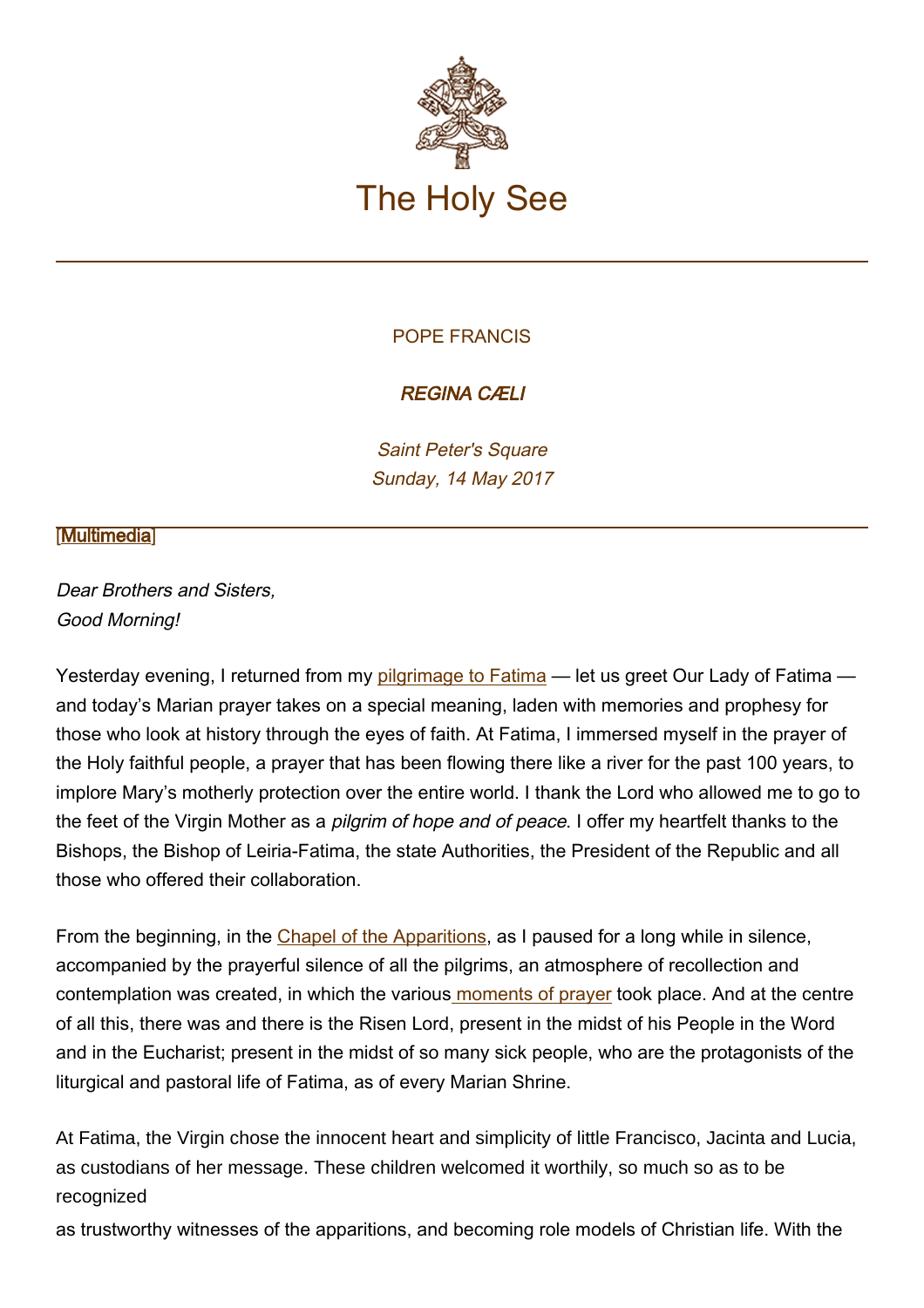[canonization of Francisco and Jacinta,](http://w2.vatican.va/content/francesco/en/events/event.dir.html/content/vaticanevents/en/2017/5/13/omelia-pellegrinaggio-fatima.html) I wanted to propose to the entire Church their example of bonding with Christ and their evangelic witness, and I also wanted to urge the entire Church to take care of children. Their holiness is not the consequence of the apparitions, but of their faithfulness and the ardour with which they responded to the privilege of being able to see the Virgin Mary. After the encounter with the "Beautiful Lady" — as they called her —, they frequently recited the Rosary, they did penance and offered sacrifices to bring about the end of the War, and for the souls most in need of divine mercy.

And today too, there is much need of prayer and penitence to implore the grace of conversion, to implore the end to the many wars there are throughout the world and that are growing ever larger, as well as an end to the absurd, large and small conflicts which disfigure the face of humanity.

Let us be guided by the Light which comes from Fatima. May the Immaculate Heart of Mary always be our refuge, our consolation and the path that leads to Christ.

## After the Regina Caeli:

Dear brothers and sisters, I entrust to Mary, Queen of Peace, the fate of the people affected by war and conflict, particularly in the Middle East. So many innocent people are harshly tested; Christians, Muslims, members of minorities such as the Yazidis, who suffer tragic violence and discrimination. My solidarity is accompanied by their remembrance in my prayers, while I thank those who continue to be committed to assisting with humanitarian needs. I encourage the different communities to walk the path of dialogue and social friendship in order to build a future of respect, security and peace, far from any type of war.

Yesterday in Dublin, the Jesuit Priest John Sullivan was Beatified. He lived in 19th-century Ireland, where he dedicated his life to the teaching and spiritual formation of young people, and was very well loved and sought-after as a father of the poor and the suffering. Let us thank the Lord for his witness.

I greet all of you, the faithful of Rome and pilgrims from Italy; in particular, the faithful of Ivrea, Salerno, Valmontone and Rimini; students from Potenza and Mozzo Bergamo. I greet the participants of the initiative called "Passeggini vuoti" ("Empty Prams") and the group of mothers from Bordighera: the future of our societies requires practical attention to life and maternity from everyone, especially from institutions., And this appeal is particularly significant today, as many countries celebrate Mother's Day. There, let us remember with gratitude and affection all the mothers, also the mothers in heaven, entrusting them to Mary, the mother of Jesus. And now I will offer you a suggestion: let us pause for a few moments in silence, each one praying for their own mother.